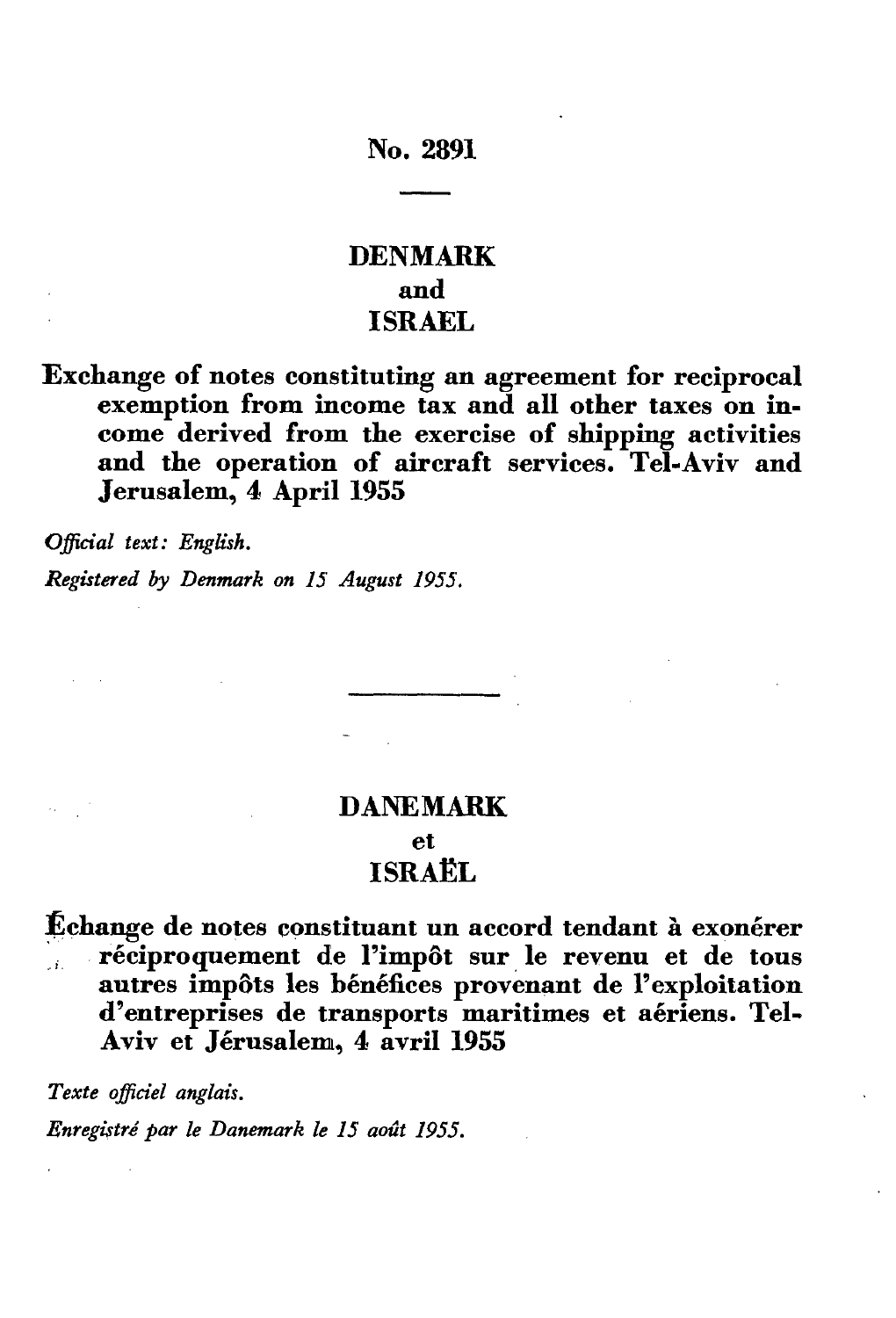No. 2891. EXCHANGE OF NOTES CONSTITUTING AN AGREEMENT1 BETWEEN DENMARK AND ISRAEL FOR RECIPROCAL EXEMPTION FROM INCOME TAX AND ALL OTHER TAXES ON INCOME DERIVED FROM THE EXERCISE OF SHIPPING ACTIVITIES AND THE OPERA TION OF AIRCRAFT SERVICES. TEL-AVIV AND JE RUSALEM, 4 APRIL 1955

### I

LÉGATION ROYALE DE DANEMARK EN ISRAËL

Tel-Aviv, April 4th, 1955

Your Excellency,

The Government of Denmark and the Government of Israel being desirous to conclude an agreement for reciprocal exemption from income tax and all other taxes on income derived from the exercise cf shipping activities and the operation of aircraft services, I have the honour to inform Your Excellency that the Government of Denmark is prepared to conclude an agreement with the Government of Israel in the following terms :

## *Article I*

The Government of Denmark shall exempt all income derived from the business of sea or air transport by Israel enterprises engaged in such business from income tax and all other taxes on income imposed in Denmark.

## *Article II*

The Government of Israel shall exempt all income derived from the business of sea or air transport by Danish enterprises engaged in such business from income tax and all other taxes on income imposed in Israel.

#### *Article III*

For the purpose of this Agreement, the expression :

"Israel enterprise" means the Government of Israel, a physical person ordinarily resident in Israel (and not ordinarily resident in Denmark) and a

<sup>&</sup>lt;sup>1</sup> Came into force on 4 April 1955 by the exchange of the said notes.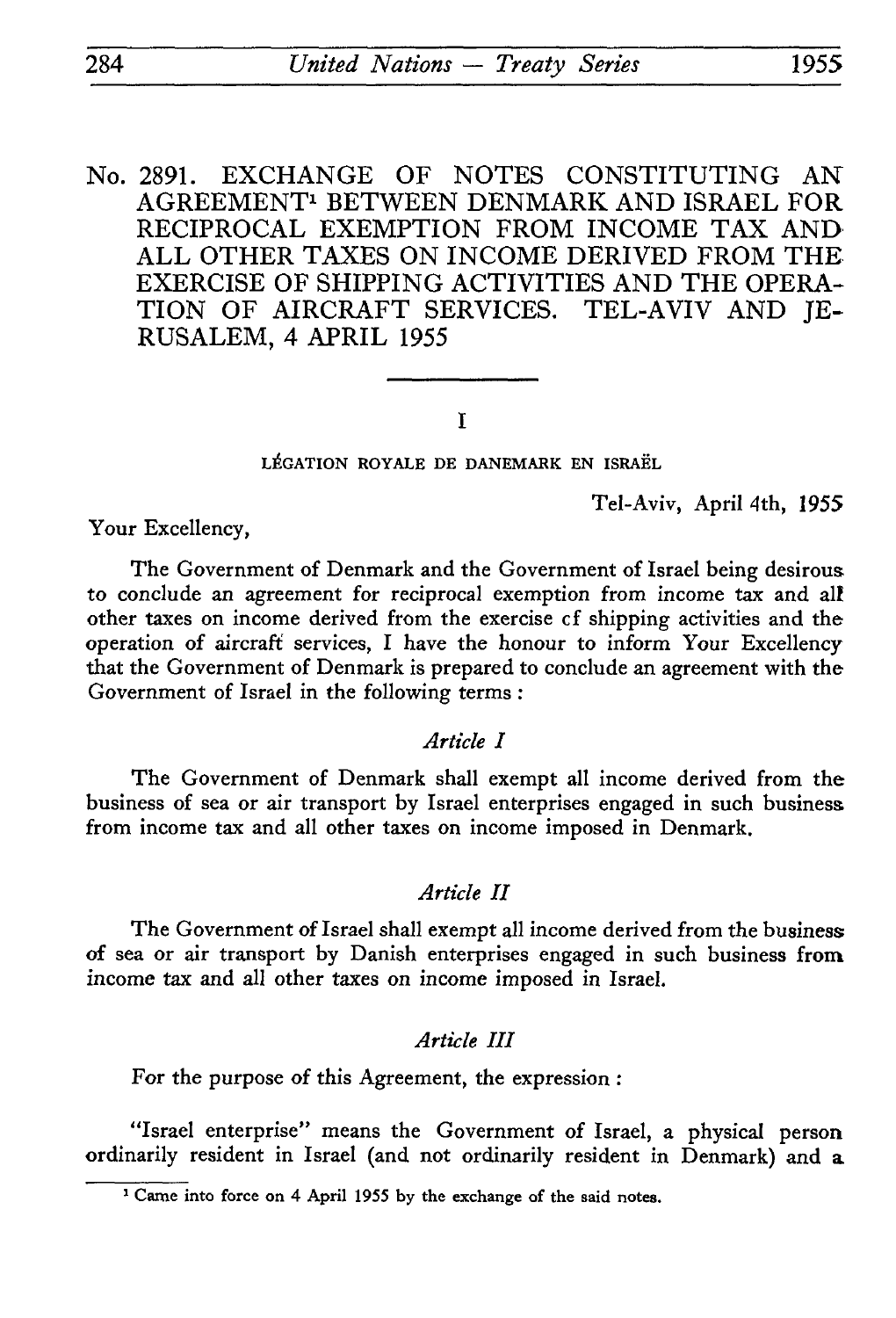corporation or a partnership constituted under the laws of and managed and controlled in Israel;

"Danish enterprise" means the Government of Denmark, a physical person ordinarily resident in Denmark (and not ordinarily resident in Israel) and a corporation or a partnership constituted under the laws of and managed and controlled in Denmark ;

"Business of sea and air transport" means the business of transporting by sea or by air persons, livestock, goods or mail carried on by the owner or charterer of ships or aircraft under the national flag.

## *Article IV*

This Agreement shall have effect in both countries with regard to income derived after 31 December 1952.

Both parties have agreed to waive all taxes referred to in Articles I and II unpaid and in arrears prior to the date of the signature of this Agreement.

### *Article V*

This Agreement may be terminated by either Government by giving on or before 30 June in any calendar year written notice of termination to the other Government and, in such case, the termination shall become effective on 1 January of the following year.

If the foregoing proposals are acceptable to the Government of Israel, I suggest that this Note and your confirmatory reply thereto be regarded as constituting an agreement between our two governments in this matter.

Please accept, Your Excellency, the assurances of my highest consideration.

*(Signed)* Hugo HERGEL Minister of Denmark to Israel

His Excellency Monsieur Moshe Sharett Prime Minister and Minister for Foreign Affairs of Israel